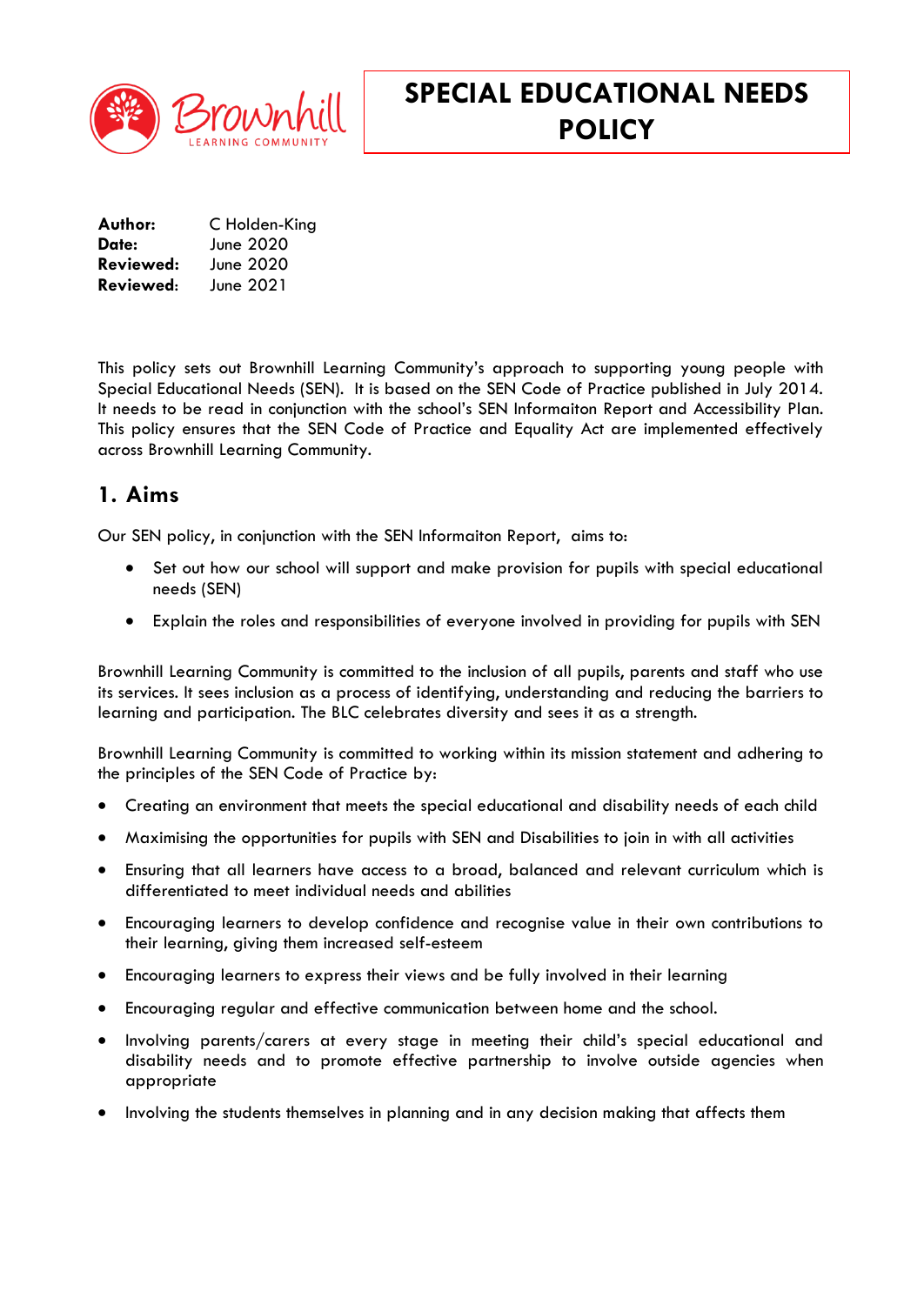# **2. Legislation and guidance**

This policy is based on the statutory Special Educational Needs and Disability (SEND) Code of [Practice](https://www.gov.uk/government/uploads/system/uploads/attachment_data/file/398815/SEND_Code_of_Practice_January_2015.pdf) and the following legislation:

- [Part 3 of the Children and Families Act 2014](http://www.legislation.gov.uk/ukpga/2014/6/part/3), which sets out schools' responsibilities for pupils with SEN and disabilities
- [The Special Educational Needs and Disability Regulations 2014](http://www.legislation.gov.uk/uksi/2014/1530/contents/made), which set out schools' responsibilities for education, health and care (EHC) plans, SEN co-ordinators (SENCOs) and the SEN information report

### **3. Definitions**

A pupil has SEN if they have a learning difficulty or disability which calls for special educational provision to be made for them.

They have a learning difficulty or disability if they have:

- A significantly greater difficulty in learning than the majority of others of the same age, or
- A disability which prevents or hinders them from making use of facilities of a kind generally provided for others of the same age in mainstream schools

Special educational provision is educational or training provision that is additional to, or different from, that made generally for other children or young people of the same age by mainstream schools.

## **4. Roles and responsibilities**

#### **4.1 The SENCO**

The SENCO's are Catherine Holden-King and Raheema Khan. They can be contacted via e-mail [\(cholden@theblc.org.uk\)](mailto:cholden@theblc.org.uk) [\(rkhan@theblc.org.uk](mailto:rkhan@theblc.org.uk)) or by telephone (0330 303 83 84 – option 1)

They will:

- Work with the headteacher and SEN governor to determine the strategic development of the SEN policy and provision in the school
- Have day-to-day responsibility for the operation of this SEN policy and the co-ordination of specific provision made to support individual pupils with SEN, including those who have EHC plans
- Provide professional guidance to colleagues and work with staff, parents, and other agencies to ensure that pupils with SEN receive appropriate support and high quality teaching
- Advise on the graduated approach to providing SEN support
- Advise on the deployment of the school's delegated budget and other resources to meet pupils' needs effectively
- Be the point of contact for external agencies, especially the local authority and its support services
- Liaise with potential next providers of education to ensure pupils and their parents are informed about options and a smooth transition is planned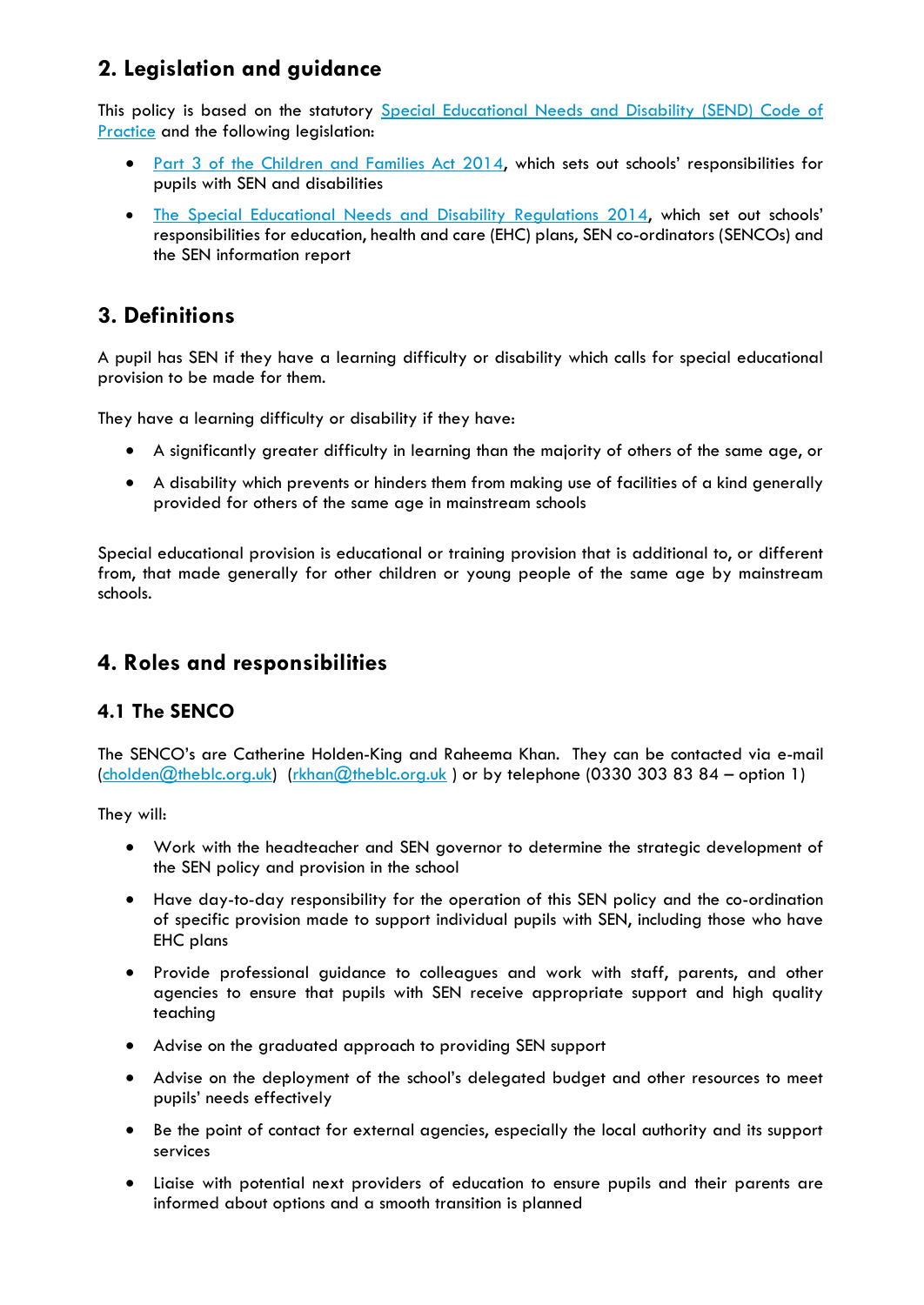- Work with the headteacher and governing board to ensure that the school meets its responsibilities under the Equality Act 2010 with regard to reasonable adjustments and access arrangements
- Ensure the school keeps the records of all pupils with SEN up to date

#### **4.2 The SEN Governor**

The SEN governor will:

- Help to raise awareness of SEN issues at governing board meetings
- Monitor the quality and effectiveness of SEN and disability provision within the school and update the governing board on this
- Work with the headteacher and SENCO to determine the strategic development of the SEN policy and provision in the school

#### **4.3 The Head Teacher**

The Head Teacher will:

- Work with the SENCO and SEN governor to determine the strategic development of the SEN policy and provision in the school
- Have overall responsibility for the provision and progress of learners with SEN and/or a disability

#### **4.4 Class Teachers**

All teaching staff have a responsibility to contribute to the day to day operation of the SEN policy. Each class teacher is responsible for:

- The progress and development of every pupil in their class
- Planning appropriate, differentiated work for each pupil, taking into account the type and extent of the difficulty experienced by the child
- Working closely with any teaching assistants or specialist staff to plan and assess the impact of support and interventions and how they can be linked to classroom teaching
- Working with the SENCO to review each pupil's progress and development and decide on any changes to provision

## **5. SEN Information Report**

Please see the school's SEN Information Report for information about; the kinds of SEN that are provided for at Brownhill Learning Community, how pupils with SEN are identified and assessed, how pupils and parents are involved and consulted, how pupils are supported when moving between phases and preparing for adulthood, our approach to teaching pupils with SEN including adaptations to the curriculum and learning environment, expertise and training of staff, how we evaluate the effectiveness of SEN provision, how we enable pupils with SEN to engage in activities with pupils who do not have SEN, support for improving emotional and social development, how we work with other agencies, how we handle complaints about SEN provision and the local authority local offer.